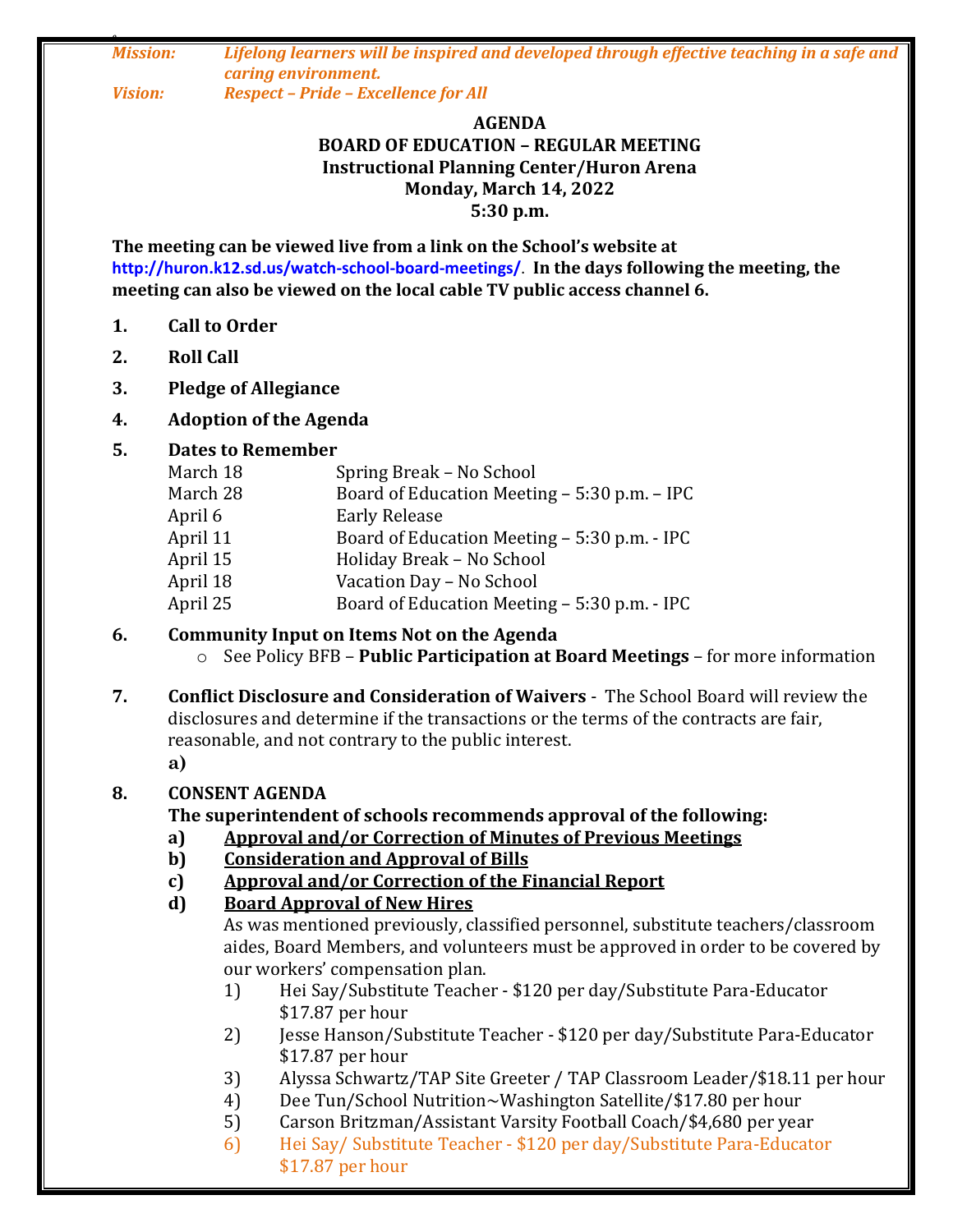#### **Agenda / Board Meeting March 14, 2022 page 2**

- 7) Pat Van Vleet / Substitute Teacher \$120 per day/Substitute Para-Educator \$17.87 per hour
- 8) Daniel Langbehn/ Substitute Teacher \$120 per day/Substitute Para-Educator \$17.87 per hour

## **e) Contracts for Board Approval**

- 1) Dru Strand/Revised to add Head FB Coach/\$61,720 per year
- 2) Jordan Mullen/HS Teacher/\$47,667 per year
- 3) Cory Weeks/MS Teacher/\$47,332 per year
- 4) Adam Heagley/HS Teacher/47,332 per year
- 5) Claire Gilbert/MS Teacher/\$47,332 per year

## **f) Resignations for Board Approval**

- 1) Lakien Vetter/Part-time Administrative Assistant-HS Counselor's Office/1 year
- 2) Tyler Spanton/PE Teacher-HHS/2 years
- 3) Tyler Spanton/Assistant Varsity FB Coach/2 years
- 4) Tyler Spanton/Spring Strength & Conditioning Coach/2 years
- 5) Rachel Kary/National Honor Society Advisor/3 years
- 6) Carol Eckmann/Title 1/ELA Teacher~HMS & Private Schools/1 year
- 7) Carson Britzman/9th Gr Football Coach/2 years
- 8) Pat Van Vleet/SPED Para-Educator~HMS/15 years

# **g) Intent to Apply for Grant Funding Group Applying Huron Destination Imagination**

Name of Funder **Heartland United Way** Amount to be Requested  $$1,000$ Project Focus **Destination Imagination** 

# Contact Person Callee Bauman Wachter Name of Award United Way Heartland Region Grant 2023

#### **h) Intent to Apply for Grant Funding Group Applying Example 20** Huron Destination Imagination Contact Person Callee Bauman Wachter

Name of Funder Name of Funder Walmart Amount to be Requested  $$1,000$ 

# **i) Intent to Apply for Grant Funding Group Applying** Huron High School Post Prom Contact Person **Ranae Puterbaugh** Name of Funder Name SHCF Amount to be Requested  $$2,000$

#### **j) Intent to Apply for Grant Funding Group Applying Huron High School Post Prom** Contact Person **Ranae Puterbaugh** Name of Award **Huron Youth Leadership Grant** Name of Funder **HYLC** Amount to be Requested  $$500$

Name of Award Walmart Community Grant Project Focus **Destination** Imagination

Name of Award **Huron Community Foundation Grant** Project Focus To provide a safe & drug free event for youth after prom

Project Focus To provide a safe & drug free event for youth after prom

**k) Request to Accept Bid for 160 Promethean Boards from Connecting Point**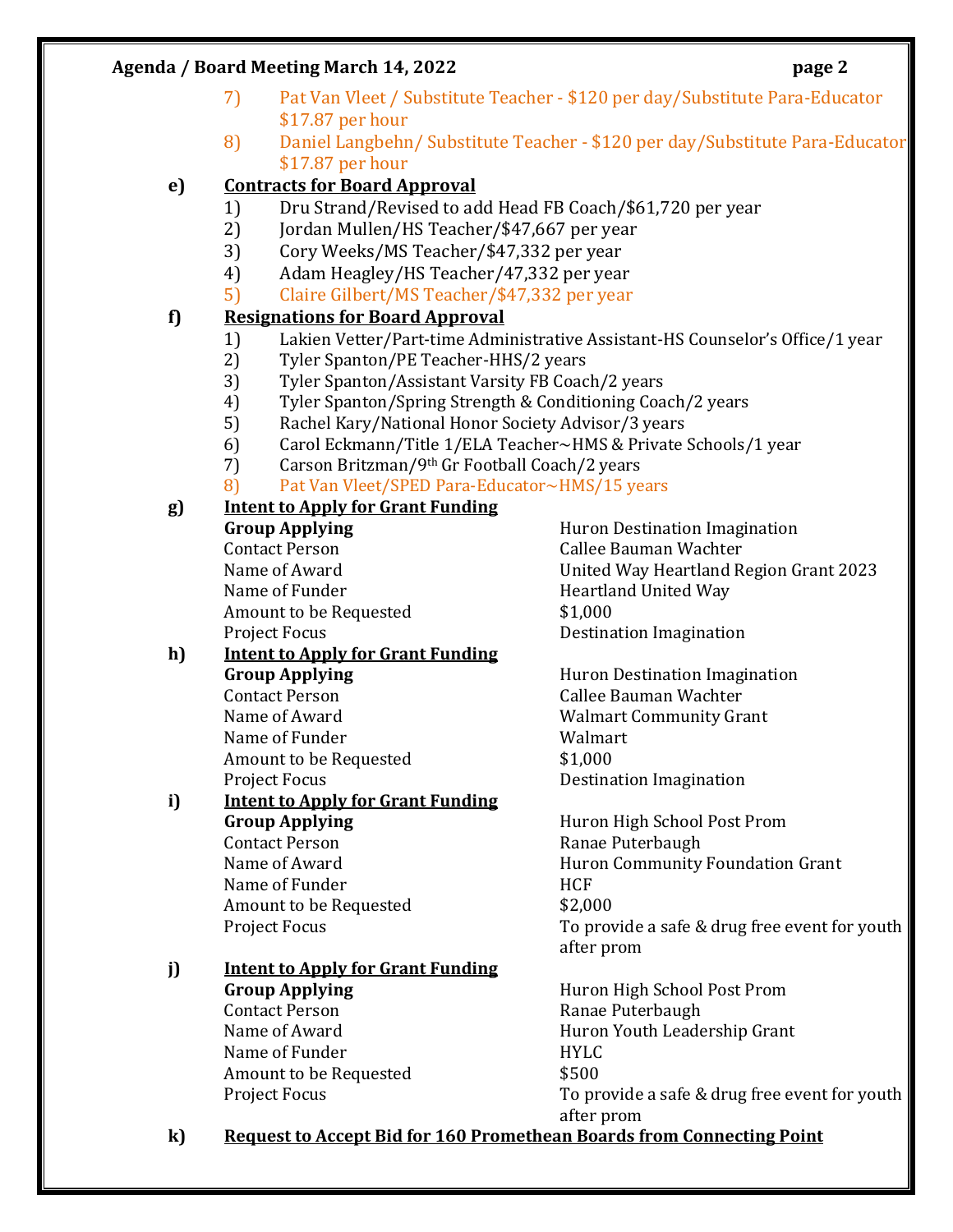## **Agenda / Board Meeting March 14, 2022 page 3**

(The consent agenda may be approved with one motion. However, if a board member wishes to separate an item for discussion, he/she may do so.)

## **9. CELEBRATE SUCCESSES IN THE DISTRICT: CONGRATULATIONS:**

 **Kelly Christopherson, HSD Business Manager** for being appointed to the Extraordinary Cost Oversight (ECF) Board as an alternate member, representing both Business Managers and school districts with an ADM of 600 or greater students.

# **THANK YOU TO:**

 Former School Nurse, **Jessica Van Diepen,** for the donation of pants to the Buchanan K/1 Center

# **10. REPORTS TO THE BOARD:**

- **a) Classified Employee of the Month** Presented by Heather Rozell **Joe Skorheim, Para-Educator – Madison 2/3 Center,** has been selected as Classified Employee of the Month for April, 2022. Nomination comments are included in this packet. Congratulations Joe!
- **b) LAN Report**  Tim Van Berkum
- **c) Business Manager's Report**
- **d) Superintendent's Report**

# **11. OLD BUSINESS**

**a) Section A: Foundations & Basic Commitments –** Current & Proposed Policies / Anticipated Timeline / Change Log

1st Reading:

Policy A1 - Mission and Vision Statements

Policy A2 - School District Philosophy/Belief Statements

Policy A3 - School District Goals and Objectives/Student Exit Outcomes

Policy AA - School District Legal Status

Policy ABA - Community and Parent Involvement in Decision Making

Policy ABAA - District Wide Title I Parental Involvement Policy

Policy ABAB - Parent Involvement

Policy ABAC - Relations with Parents

Policy ABB - Bullying/Harassment

Policy ABB-F - Bullying/Harassment Formal Complaint Form

Policy AC - Nondiscrimination in Federal Programs

Policy AC-E(1) - Nondiscrimination in Federal Programs Complaint Report Form

Policy AC-E(2) - Nondiscrimination in Federal Programs Appeal to Superintendent

Policy AC-E(3) - Nondiscrimination in Federal Programs Appeal to the School Board Policy ACAA - Sexual Harassment

Policy ACAA-E(1) - Sexual Harassment Complaint Report Form

Policy ACAA-E(2) - Sexual Harassment Complaint Appeal to the Superintendent

Policy ACAA-E(3) - Sexual Harassment Complaint Appeal to the School Board

Policy ACAB - Prohibition Against Aiding or Abetting Sexual Abuse

Policy ACB - Nondiscrimination on the Basis of Handicap/Disability

Policy AD - Educational Philosophy

Policy AE - Huron School District Wellness Policy

Policy AGA - Contested Hearings

Policy AH - Conflict of Interest Disclosure and Authorization